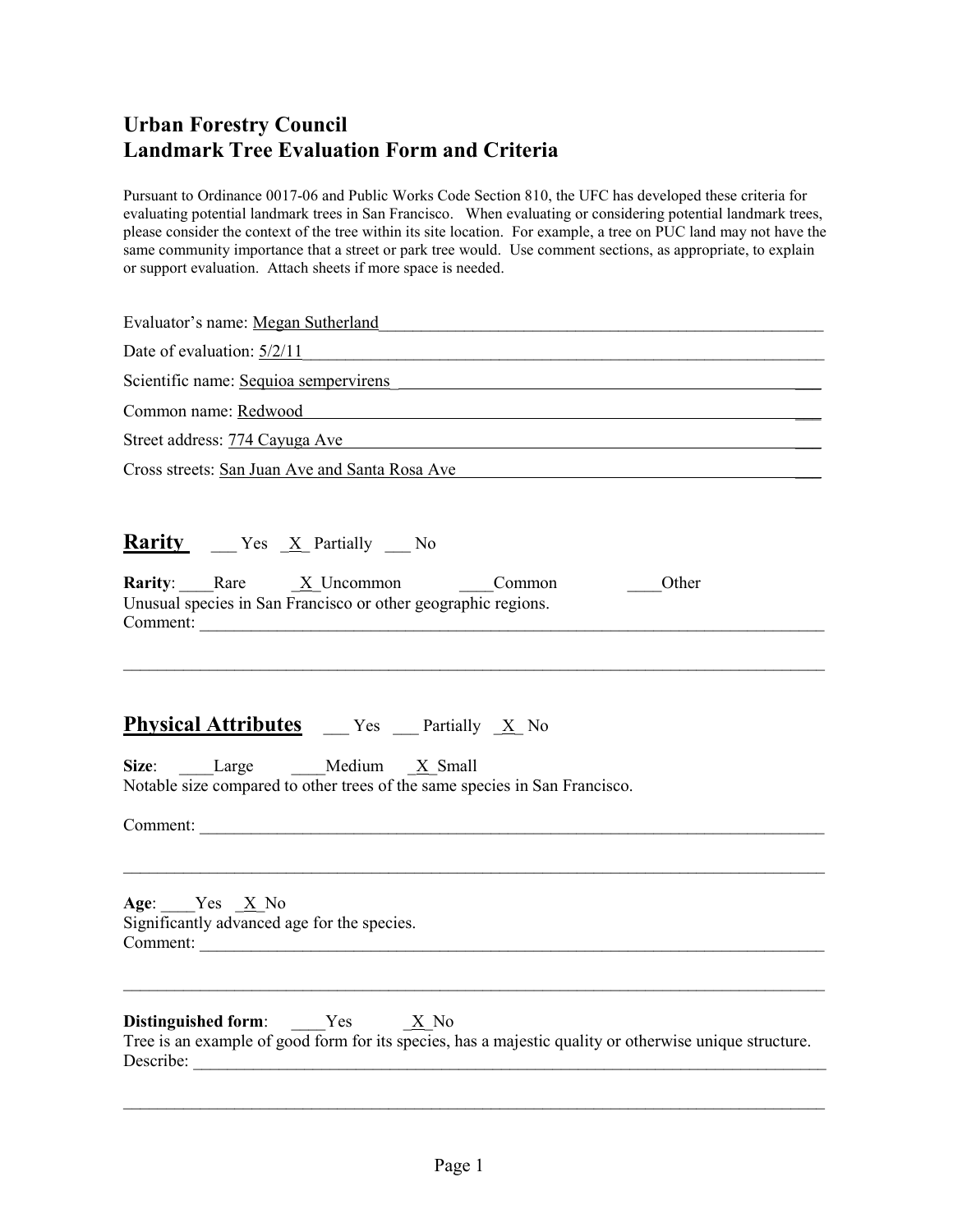| Tree condition: | X Good                                                                   | Poor | Hazard                                                                             |  |
|-----------------|--------------------------------------------------------------------------|------|------------------------------------------------------------------------------------|--|
|                 |                                                                          |      | Consider overall tree health and structure, and whether or not tree poses a hazard |  |
|                 | Describe: Tree has been previously topped, however, very vibrant growth. |      |                                                                                    |  |

\_\_\_\_\_\_\_\_\_\_\_\_\_\_\_\_\_\_\_\_\_\_\_\_\_\_\_\_\_\_\_\_\_\_\_\_\_\_\_\_\_\_\_\_\_\_\_\_\_\_\_\_\_\_\_\_\_\_\_\_\_\_\_\_\_\_\_\_\_\_\_\_\_\_\_\_\_\_\_\_\_\_

2

| <b>Historical</b> __ Yes __ Partially _X_ No                                                                                                                                                                                                                                                                       |  |  |  |  |
|--------------------------------------------------------------------------------------------------------------------------------------------------------------------------------------------------------------------------------------------------------------------------------------------------------------------|--|--|--|--|
| <b>Historical Association:</b> Yes $X$ None apparent<br>Related to a historic or cultural building, site, street, person, event, etc.<br><b>Profiled in a publication or other media:</b> Yes $X$ Unknown<br>Tree has received coverage in print, internet, video media, etc. Attach documentation if appropriate. |  |  |  |  |
|                                                                                                                                                                                                                                                                                                                    |  |  |  |  |
| Low tree density: $\qquad \qquad \text{Low} \qquad \qquad \frac{X}{X}$ Moderate<br>High<br>Tree exists in a neighborhood with very few trees.                                                                                                                                                                      |  |  |  |  |
| <b>Interdependent group of trees:</b> $Yes$ $X No$<br>This tree in an integral member of a group of trees and removing it may have an adverse impact on<br>adjacent trees.<br>Describe:                                                                                                                            |  |  |  |  |
| Visible or Accessible from public right-of-way:<br>Yes<br><b>X</b> No<br>High visibility and/or accessibility from public property.<br>Describe:                                                                                                                                                                   |  |  |  |  |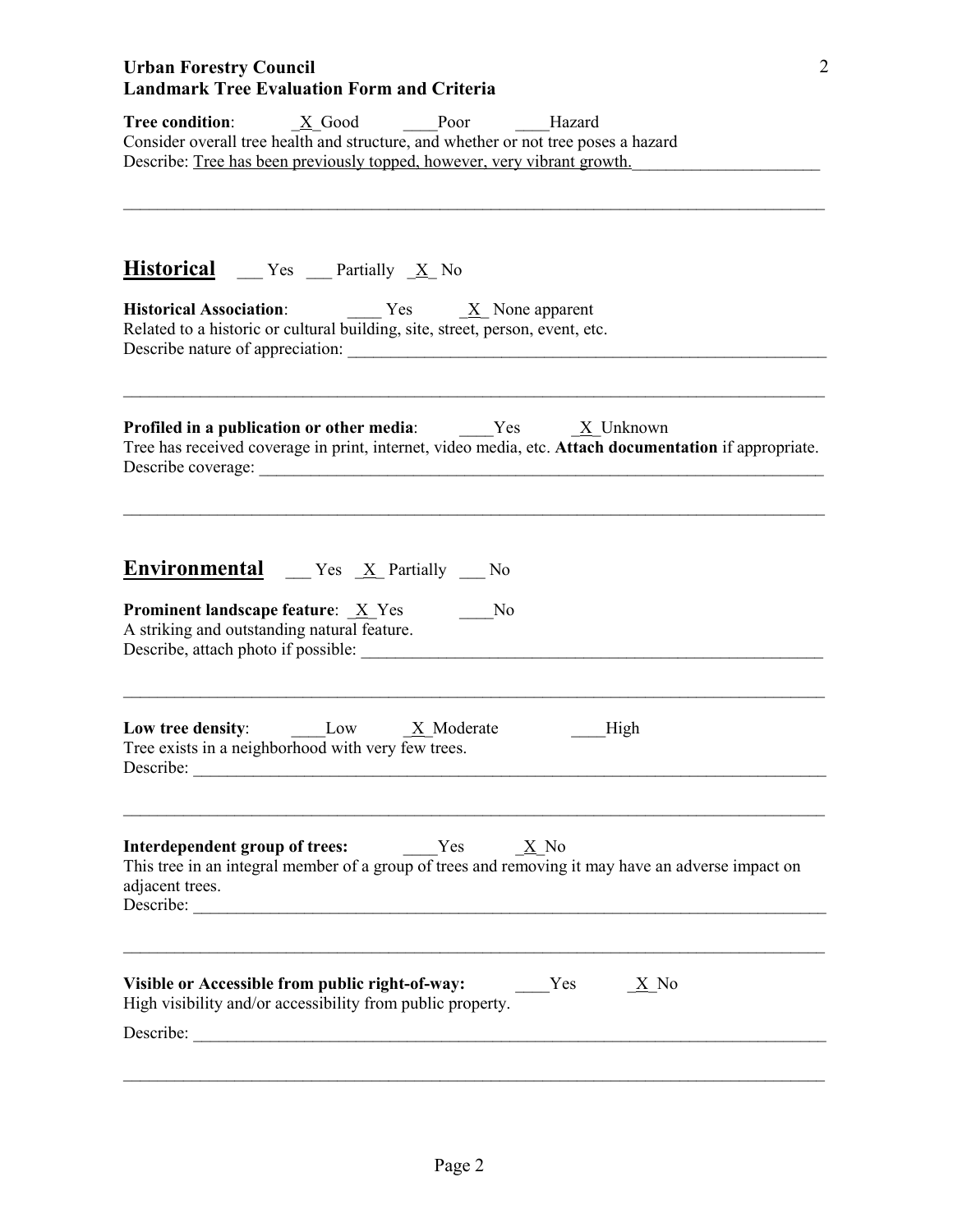| High traffic area: $Yes$ $X$ No<br>Tree is located in an area that has a high volume of vehicle, pedestrian or bike traffic and has a<br>potential traffic calming effect.                                                                                                                                     |  |  |  |
|----------------------------------------------------------------------------------------------------------------------------------------------------------------------------------------------------------------------------------------------------------------------------------------------------------------|--|--|--|
| N <sub>0</sub><br>Species has a known relationship with a particular local wildlife species or it provides food, shelter, or<br>nesting to specific known wildlife individuals. Multiple nests visible in the canopy, one of which is a                                                                        |  |  |  |
| bird nest.                                                                                                                                                                                                                                                                                                     |  |  |  |
| <b>Erosion control:</b><br>$Yes$ $X$ No<br>Tree prevents soil erosion.<br>Describe:                                                                                                                                                                                                                            |  |  |  |
| Wind or sound barrier: $\underline{X}$ Yes No<br>Tree reduces wind speed or mitigates undesirable noise.<br>Describe:                                                                                                                                                                                          |  |  |  |
| <b>Cultural</b> Yes $\underline{X}$ Partially No                                                                                                                                                                                                                                                               |  |  |  |
| <b>Neighborhood appreciation:</b> Yes $\underline{X}$ None apparent<br>Multiple indicators such as letters of support, petition, outdoor gatherings, celebrations adjacent or<br>related to tree, etc. Attach documentation:<br>Describe: Owner has indicated that letters are forthcoming, but none seen yet. |  |  |  |
| $Yes$ $X$ None apparent<br><b>Cultural appreciation:</b><br>Particular value to certain cultural or ethnic groups in the city.                                                                                                                                                                                 |  |  |  |
| <b>Planting contributes to neighborhood character:</b> $Yes$ $X \to No$<br>Tree contributes significantly to, or represents, neighborhood aesthetic.<br>Describe contribution:                                                                                                                                 |  |  |  |